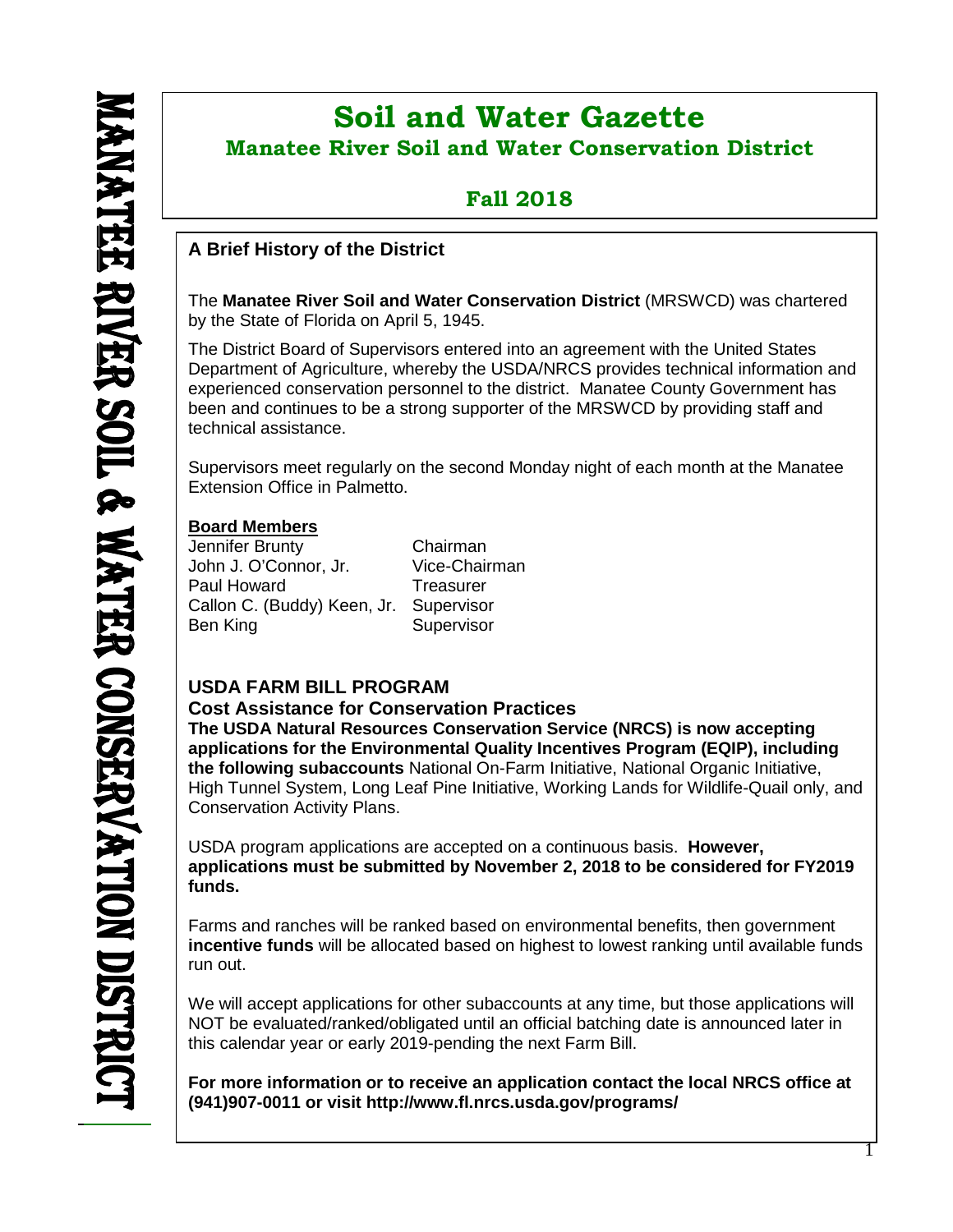| In this Issue            |  |
|--------------------------|--|
| History of the District1 |  |
| EQIP Update1             |  |
| MRSWCD News2             |  |
| MRSWCD Events3           |  |
| NRCS Corner3             |  |
| Farm City Week Calendar4 |  |
| Prospect Beef Show4      |  |

**OFFICE STAFF:**

Angela Bright Administrative Specialist II Israel Vega District Conservationist Jeremy Ansel Soil Conservation Technician David Outerbridge Soil Conservation Planner Gail Somodi Soil Conservation Supervisor

An Equal Opportunity Provider, Employer and Lender.

**MRSWCD News:** For more information on these programs call 907-0011. *If you would like to make a donation to the MRSWCD to help defray the costs of MRSWCD sponsored student programs, please call 907-0011 Ext 3142. Any donations would be greatly appreciated.*

#### **Speech Competition**

Each middle school and high school participant prepared a 5-7 minute speech on the topic selected by the Association of Florida Conservation Districts, "Watersheds: Our Water, Our Home." Palmetto High School student Elanie Mason, placed 1<sup>st</sup> and was awarded \$150. Placing 2<sup>nd</sup>, also from Palmetto High School was Mia Kielmann (\$100), and in 3<sup>rd</sup> place was Southeast High School student Ngan Le (\$75). Mason tied for  $2<sup>nd</sup>$  place in an area competition in Hillsborough County held in July.

#### **Staff hosted 3 participants with the help of 3 volunteers.**

#### **Manasota Regional Envirothon**

Manatee High School's *Green is the New Black t*eam was the Manatee County winner of the Manasota Regional Envirothon. The team represented Manatee County at the state contest held at Paynes Prairie Preserve State Park and placed 12<sup>th</sup> overall, earning special recognition in the soils/land use category. The Florida Envirothon competition is a field event for high school students requiring problem solving, teamwork and the application of knowledge in five areas: aquatics, forestry, soils, wildlife, and current environmental issues.



#### **Staff assisted 100 students with the help of 40 volunteers.**



#### **Manatee County Land Judging Competition**

The 57<sup>th</sup> annual event allowed students from local 4-H and FFA chapters to compete and show their knowledge of soil science, home site evaluation and conservation practices on a parcel of land. The students compete for the opportunity to represent Manatee County in the state contest, and possibly move on to the national competition held annually. Southeast High School won the senior FFA team division and the junior

FFA winning team was from Buffalo Creek Middle School. One intermediate individual and one senior 4- H team also competed. The overall highest scoring team was from Buffalo Creek Middle School. Winning teams from Southeast High School, Buffalo Creek Middle School and the senior 4-H team competed at the state contest.

#### **Staff assisted 38 students with the help of 7 volunteers.**

#### **Manatee Spring Conservation Farm Tour**

In the spring of each year the MRSWCD sponsors a Farm Tour of the county and its various farming areas and communities. We take citizens on a guided bus tour to highlight the importance of agriculture to our area. Lunch and snacks are provided. *For more information on attending in spring 2018 please call 941-907-0011 x 3142.* If you would like your farm/agricultural operation to be considered as a stop on the tour please call us.

**Staff hosted 83 participants with the help of 3 volunteers.**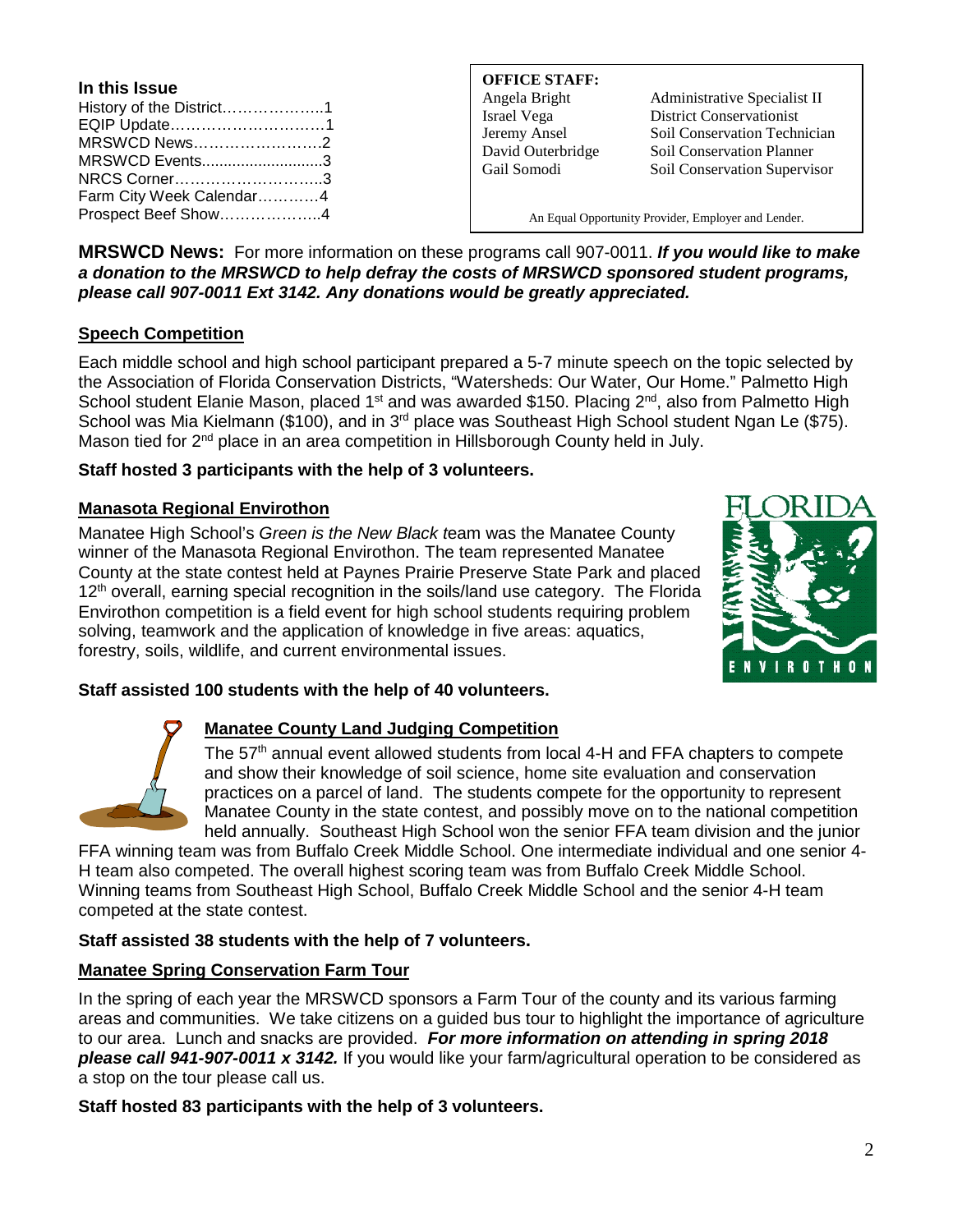| <b>February 7</b> | 2019 Manatee River SWCD Events<br><b>Envirothon</b> |
|-------------------|-----------------------------------------------------|
| February 28       | <b>MRSWCD Land Judging</b>                          |
| March 15          | <b>Farm Tour</b>                                    |



### **United States Department of Agriculture**

#### **Natural Resources Conservation Service Corner**

**Conservation Client Gateway.** We encourage our clients to sign up for the secure online web application that gives landowners and land managers the ability to track their payments, report completed practices, request conservation assistance, and electronically sign documents anytime, anywhere. Conservation Client Gateway provides users the flexibility to determine when they want to engage with NRCS online and when they prefer in-person conservation planning assistance. Visit

**<http://www.nrcs.usda.gov/wps/portal/nrcs/main/national/cgate/>** for more information and to sign up for the Conservation Client Gateway.

#### **Statistics 2018** (**Oct 2017-Sept 2018)**

| Customers assisted                                            | 6422 |
|---------------------------------------------------------------|------|
| Students assisted through educational events/classroom visits | 351  |
| Adult education through farm tours and training               | 138  |

#### **2018 Conservation Applied (Acres) (Oct 1, 2017-Sep 30, 2018)**

Environmental Quality Incentives Program (EQIP) and other programs 1,423

#### **Services Provided**

**Natural Resource Information.** NRCS access to recent and historical aerial photographs, topography maps, and soil maps.

**USDA Soil Survey Distribution.** Soil surveys used for development and crops are available. Soil survey information for many areas may now be found online at **<http://websoilsurvey.nrcs.usda.gov/app/>** Please contact us if you would like assistance.

**Develop Conservation Plans** on land used for agriculture. The plans recommend Best Management Practices for protecting resources.

#### **Available Programs**

Environmental Quality Incentives Program (EQIP), Conservation Stewardship Program (CSP), and others. Call for information 941-907-0011.